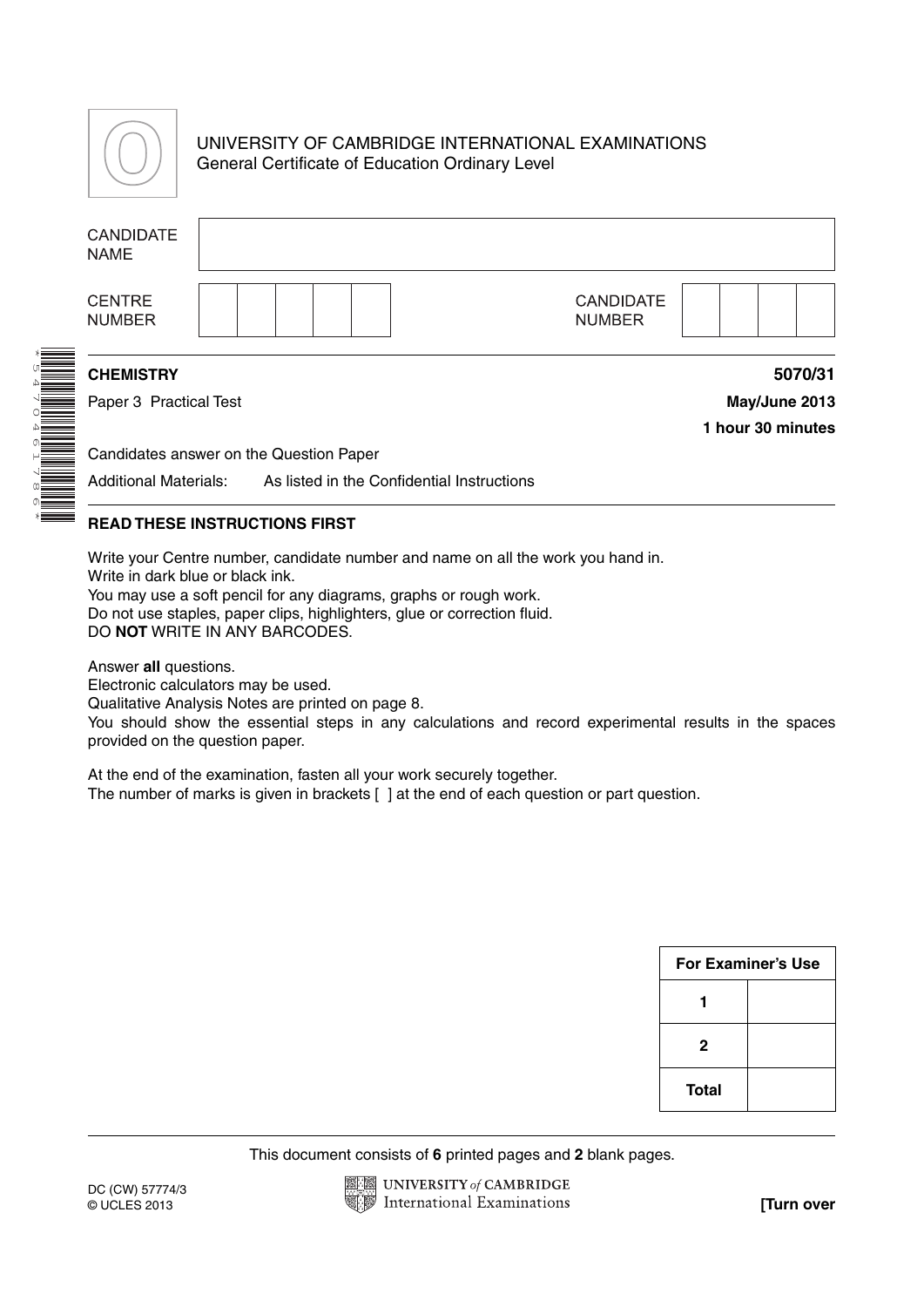*For Examiner's Use* **1** A type of rust remover is an aqueous solution of phosphoric acid,  $H_3PO_4$ . **P** is a solution prepared by taking 100 cm<sup>3</sup> of this rust remover and diluting the solution by adding distilled water until the total volume is 1.00 dm3.

The amount of phosphoric acid present in solution **P** can be determined by titrating a volume of aqueous sodium hydroxide of known concentration with **P**, using an indicator.

Solution **Q** is 0.100 mol / dm3 sodium hydroxide.

 **(a)** Put **P** into the burette.

Pipette a 25.0 cm3 (or 20.0 cm3) portion of **Q** into a flask and titrate with **P**, using the indicator provided.

Record your results in the table, repeating the titration as many times as you consider necessary to achieve consistent results.

#### **Results**

*Burette readings*

| titration number                      | 2 |  |
|---------------------------------------|---|--|
| final reading / $cm3$                 |   |  |
| initial reading / $cm3$               |   |  |
| volume of <b>P</b> used / $cm3$       |   |  |
| best titration results $(\checkmark)$ |   |  |

#### **Summary**

Tick  $(V)$  the best titration results.

Using these results, the average volume of **P** required was ............... cm3.

Volume of solution **Q** used was ............... cm3.

[12]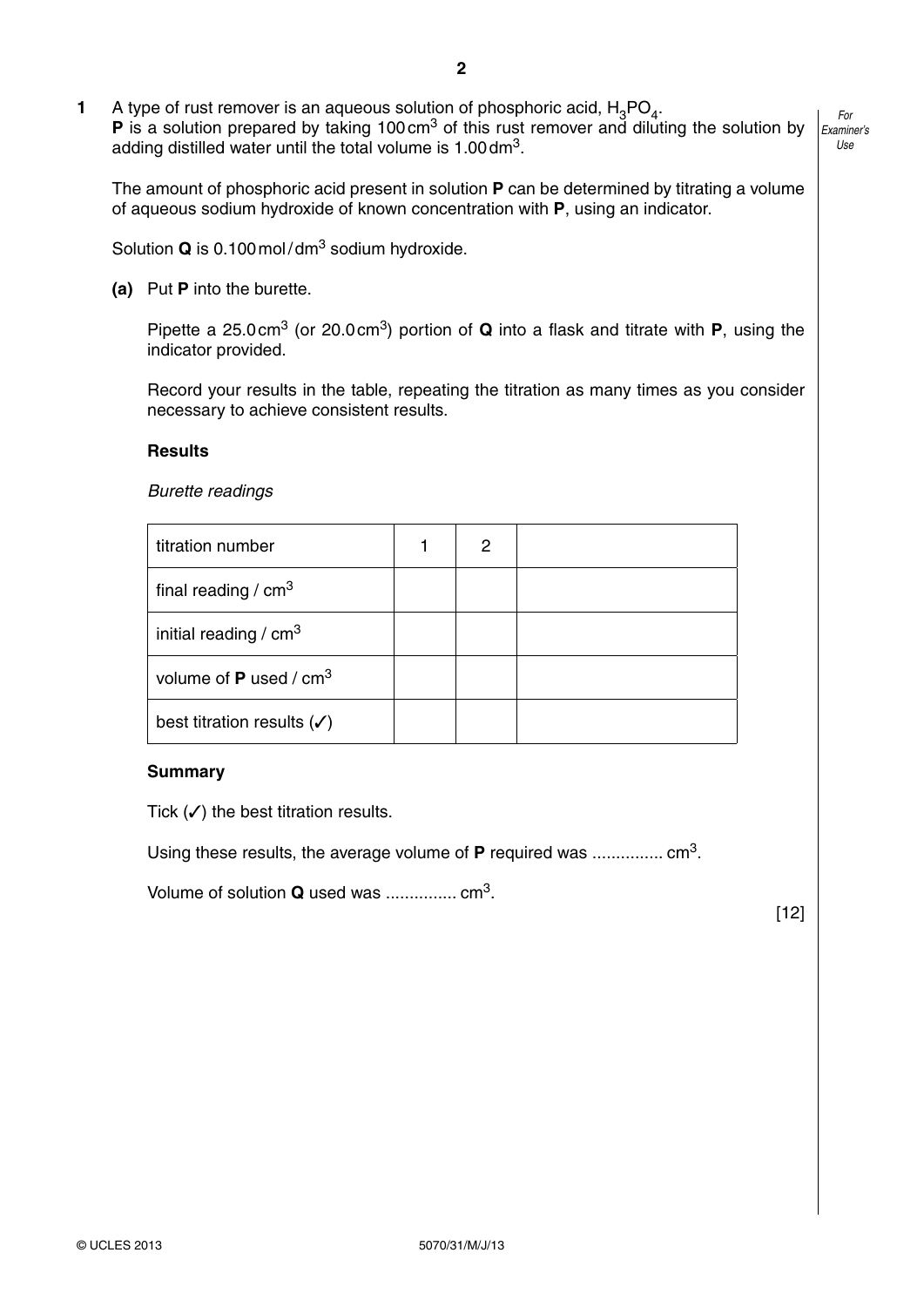Using your results from (a), calculate the number of moles of phosphoric acid,  $H_3PO_{4}$ , in 1.00 dm3 of **P**.  $2NaOH + H_3PO_4 \rightarrow Na_2HPO_4 + 2H_2O$  moles of phosphoric acid in 1.00 dm3 of **P** ................................................. [2] (c) Calculate the mass, in grams, of phosphoric acid present in 100 cm<sup>3</sup> of the rust remover. The relative formula mass of phosphoric acid is 98. mass of phosphoric acid present in 100 cm3 of rust remover .................................. g [1] **(d)** Given that 1 cm<sup>3</sup> of the rust remover has a mass of 1.03g, calculate the percentage by mass of phosphoric acid in the rust remover. percentage by mass of phosphoric acid in the rust remover ..................................... [1]

[Total: 16]

*For Examiner's Use*

 **(b) Q** is 0.100 mol / dm3 sodium hydroxide.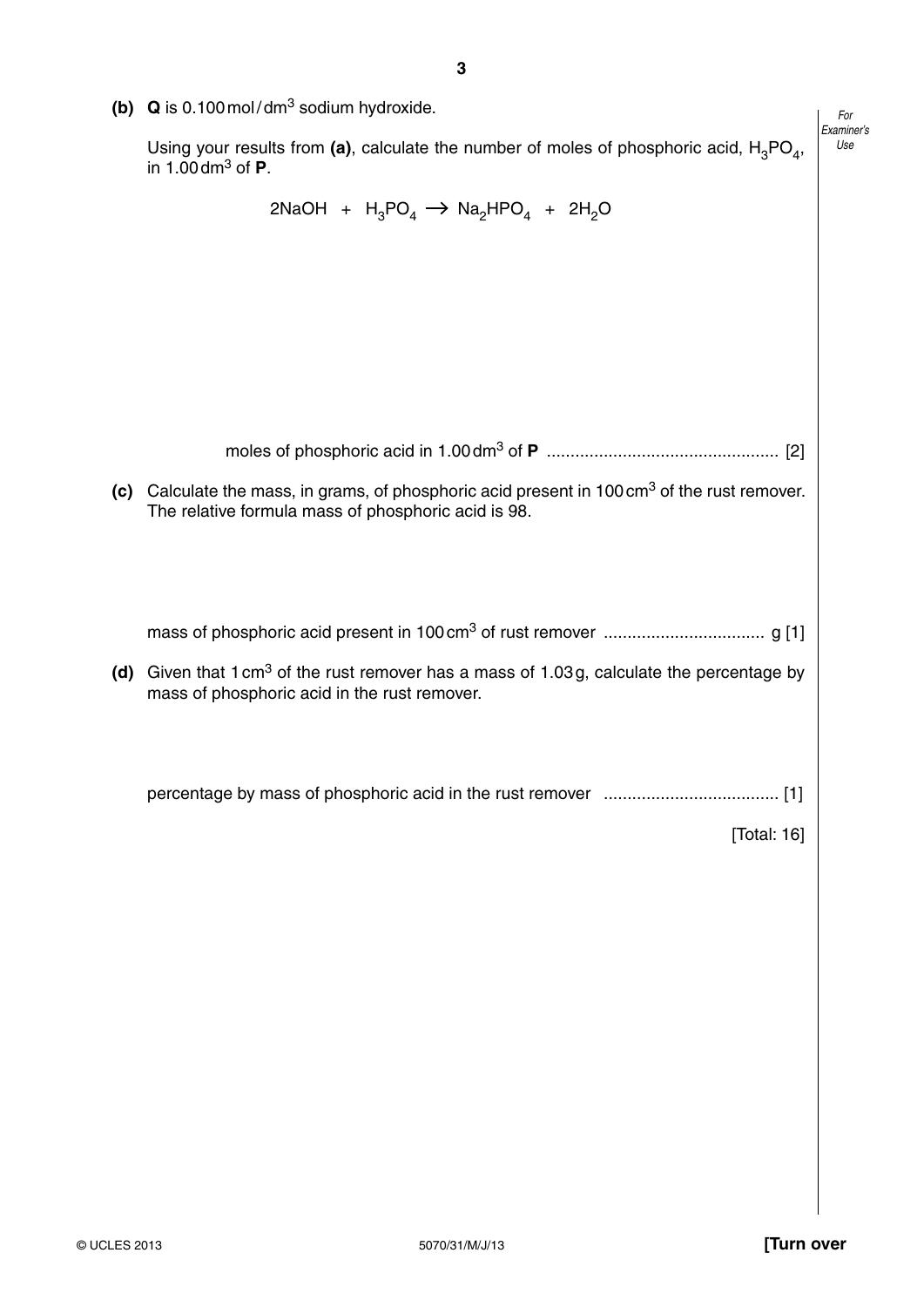# **2** You are provided with solutions **R** and **S**. Carry out the following tests and record your observations in the table.

You should test and name any gas evolved.

| test<br>no.                                                                                                                      | test                                                                                                                                                                                     | observations |
|----------------------------------------------------------------------------------------------------------------------------------|------------------------------------------------------------------------------------------------------------------------------------------------------------------------------------------|--------------|
| $\mathbf{1}$                                                                                                                     | (a) To 1 cm depth of <b>R</b> in a<br>test-tube, add an equal<br>volume of aqueous<br>barium nitrate.<br>(b) To the mixture from<br>(a), add dilute nitric<br>acid.                      |              |
| $\mathbf{2}$<br>To $2 \text{cm}$ depth of $\textbf{R}$ in a<br>test-tube, add a small<br>amount of solid<br>magnesium carbonate. |                                                                                                                                                                                          |              |
| $\mathbf{3}$                                                                                                                     | (a) To 2 cm depth of $R$<br>in a test-tube, add a<br>small amount of zinc<br>powder.<br>To the mixture from<br>(b)<br>(a), add a few drops<br>of S.                                      |              |
| 4                                                                                                                                | To 2 cm depth of S<br>(a)<br>in a test-tube, add<br>aqueous ammonia<br>until no further<br>change occurs.<br>To the mixture from<br>(b)<br>(a), add R until no<br>further change occurs. |              |

*For Examiner's Use*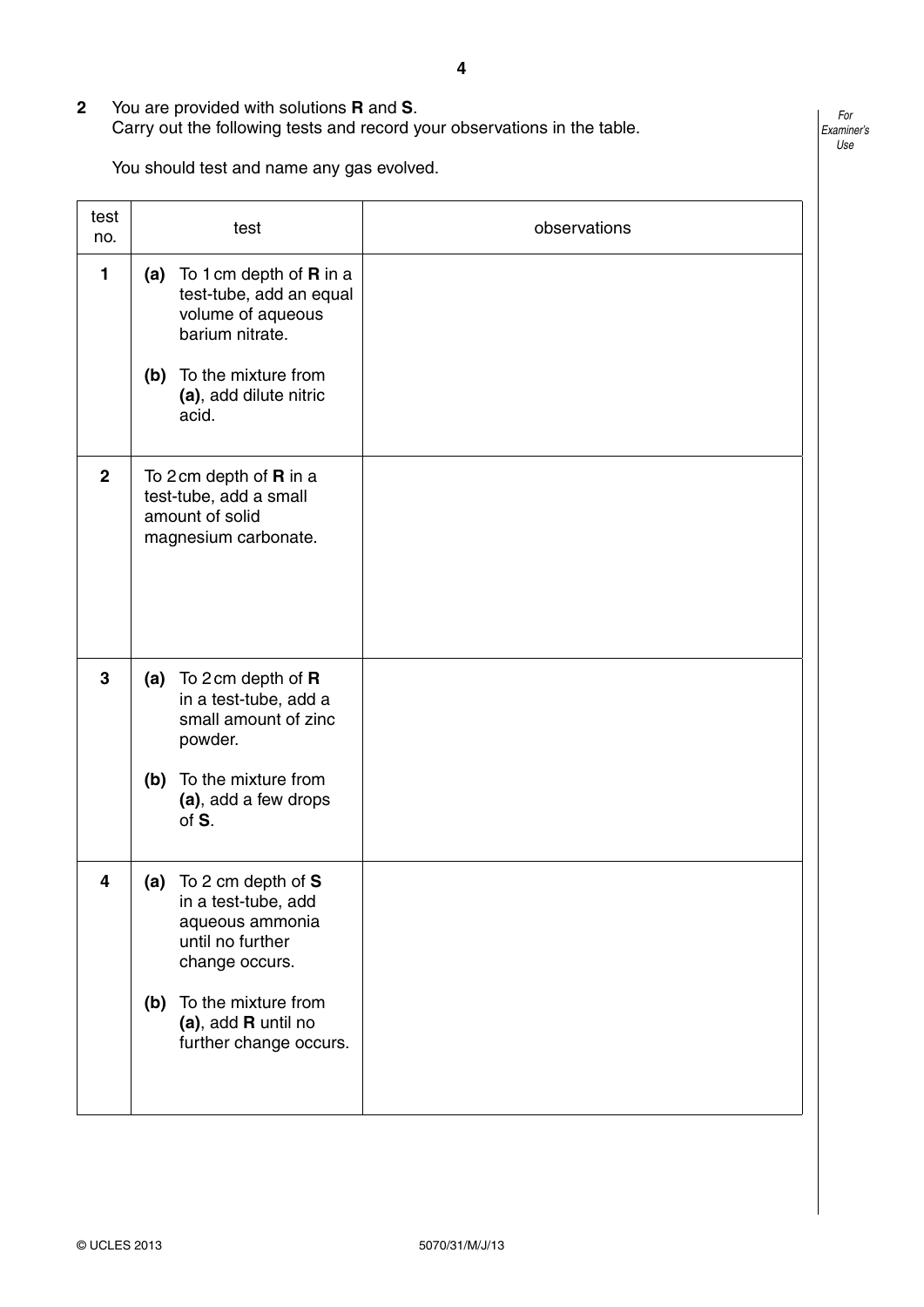| test<br>no. |     | test                                                                                                                                                                                                | observations | For<br>Examiner's<br>Use |
|-------------|-----|-----------------------------------------------------------------------------------------------------------------------------------------------------------------------------------------------------|--------------|--------------------------|
| 5           |     | (a) To the boiling tube<br>containing citric acid<br>powder, add 1 cm<br>depth of S. Mix until<br>all the solid dissolves.                                                                          |              |                          |
|             |     | (b) To the mixture from<br>(a), add an equal<br>volume of aqueous<br>sodium hydroxide.                                                                                                              |              |                          |
|             | (c) | To the mixture from<br>(b), add a small<br>amount of solid<br>glucose. Warm the<br>mixture gently until<br>the liquid just begins<br>to bubble. Leave<br>the boiling tube and<br>contents to stand. |              |                          |
| 6           |     | (a) To 1 cm depth of S<br>in a test-tube, add<br>an equal volume<br>of aqueous barium<br>nitrate.                                                                                                   |              |                          |
|             |     | (b) To the mixture from<br>(a), add dilute nitric<br>acid.                                                                                                                                          |              |                          |

### **Conclusions**

Identify the anion in both **R** and **S**.

The anion is ……………………….

Identify the cation in **R** and the cation in **S**.

The cation in **R** is ……………………………… .

The cation in **S** is ……………………………… .

[3]

[Total: 24]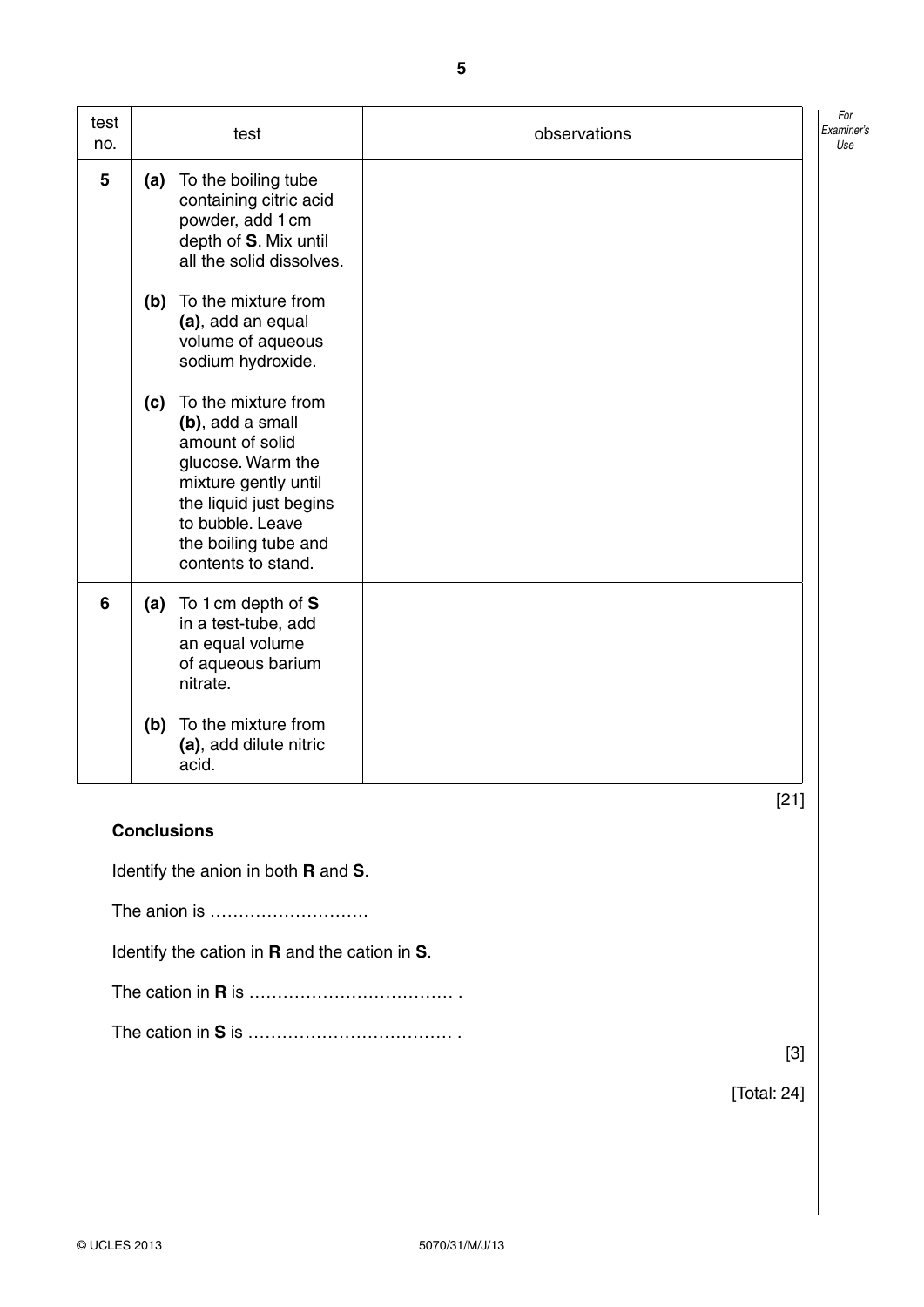## **BLANK PAGE**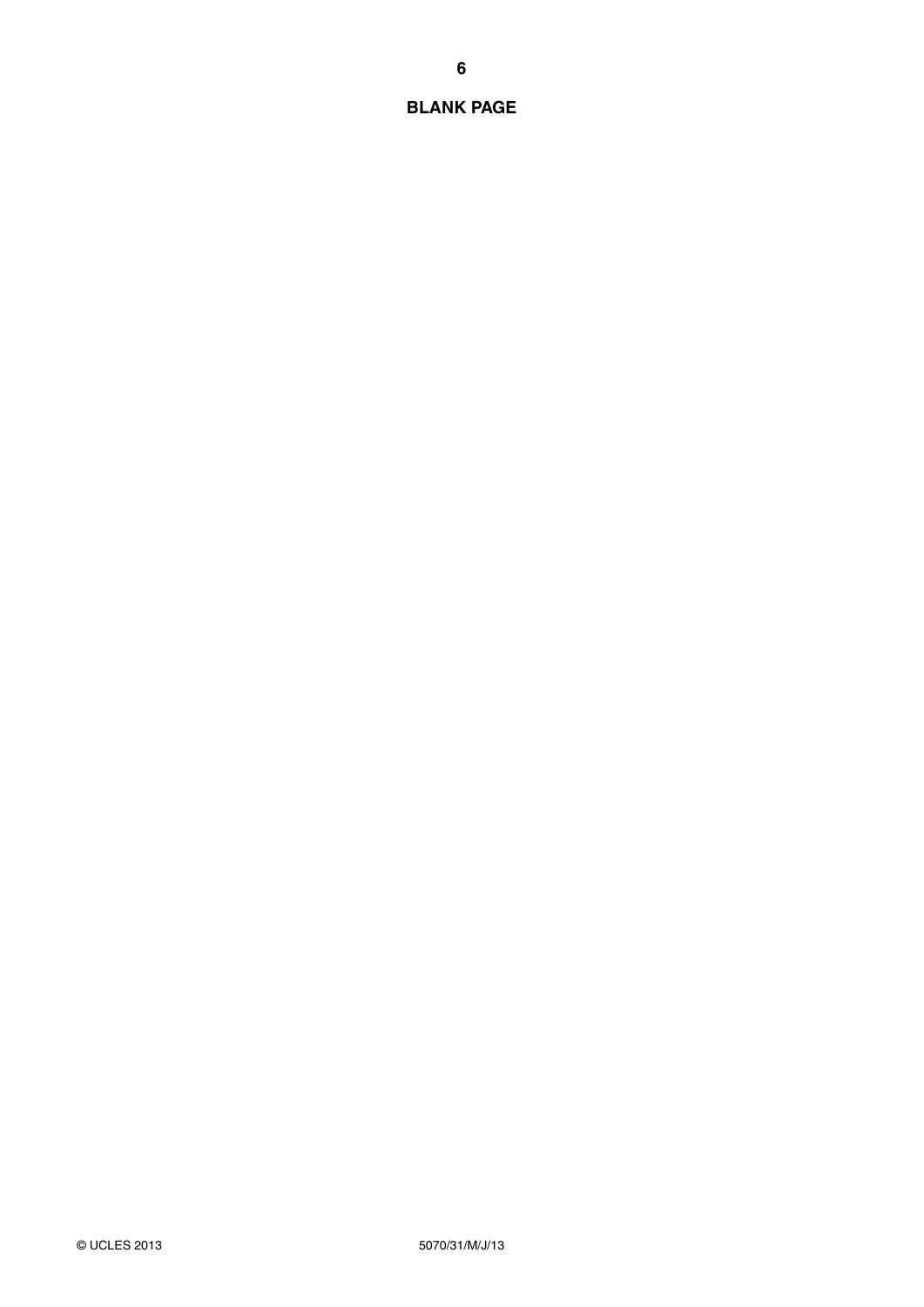#### **BLANK PAGE**

Permission to reproduce items where third-party owned material protected by copyright is included has been sought and cleared where possible. Every reasonable effort has been made by the publisher (UCLES) to trace copyright holders, but if any items requiring clearance have unwittingly been included, the publisher will be pleased to make amends at the earliest possible opportunity.

University of Cambridge International Examinations is part of the Cambridge Assessment Group. Cambridge Assessment is the brand name of University of Cambridge Local Examinations Syndicate (UCLES), which is itself a department of the University of Cambridge.